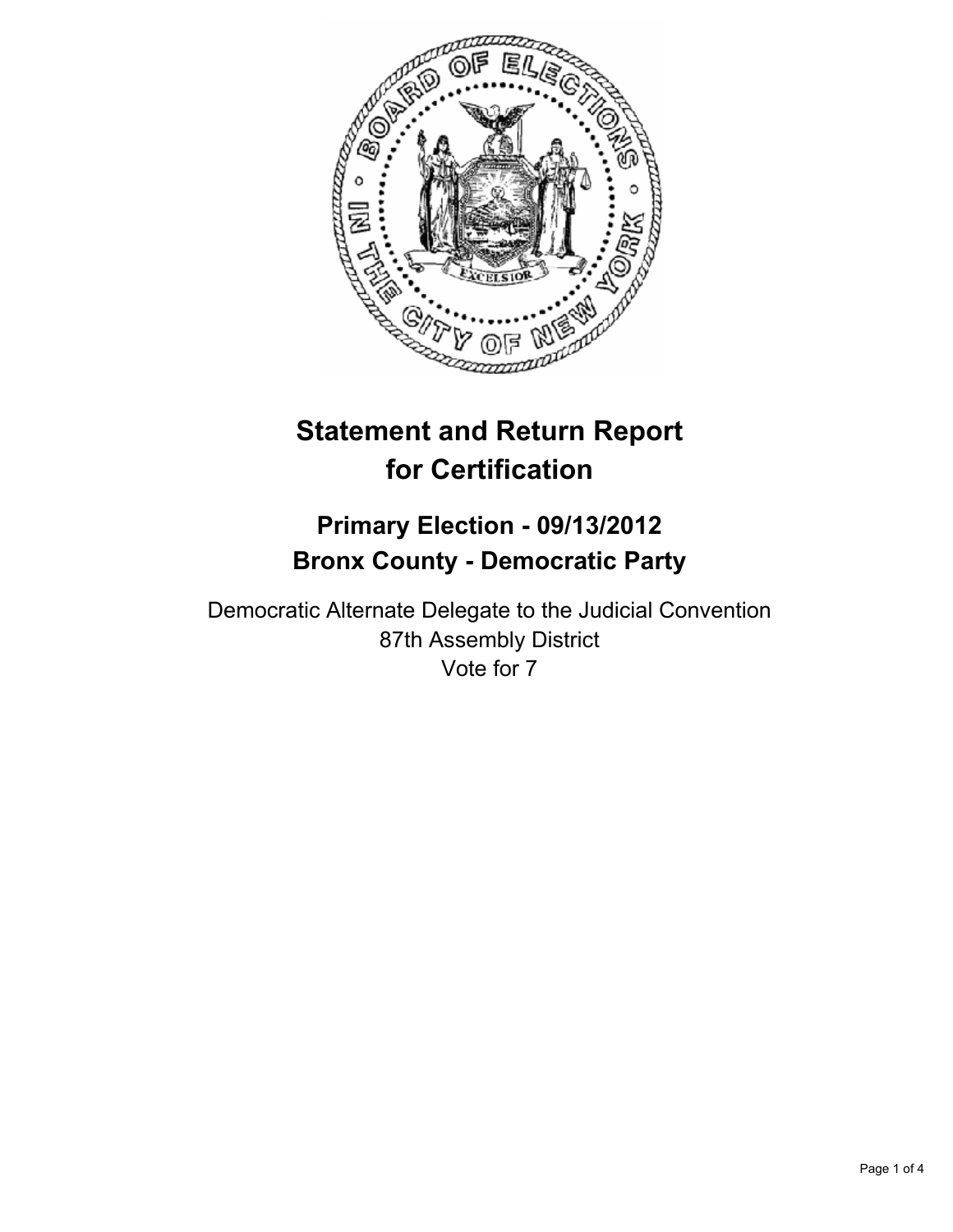

#### **Assembly District 87**

| PUBLIC COUNTER                                           | 4,139        |
|----------------------------------------------------------|--------------|
| <b>EMERGENCY</b>                                         | 2            |
| ABSENTEE/MILITARY                                        | 101          |
| <b>FEDERAL</b>                                           | 0            |
| SPECIAL PRESIDENTIAL                                     | 0            |
| <b>AFFIDAVIT</b>                                         | 157          |
| <b>Total Ballots</b>                                     | 4,399        |
| Less - Inapplicable Federal/Special Presidential Ballots | 0            |
| <b>Total Applicable Ballots</b>                          | 4,399        |
| ANGEL ORTIZ                                              | 1,391        |
| <b>VICTOR DEJESUS</b>                                    | 899          |
| VICTOR DEJESUS JR.                                       | 908          |
| JULIE D. ADAMS                                           | 1,049        |
| <b>ROXANNE REID</b>                                      | 1,144        |
| <b>FARIDA YEASMIN</b>                                    | 746          |
| YVONNE RODRIGUEZ                                         | 1,227        |
| <b>ERNESTO CALDERON</b>                                  | 820          |
| <b>CHERYL LAMB</b>                                       | 1,135        |
| LINDA JORDAN                                             | 1,216        |
| ANSELMO BALLANTINE                                       | 559          |
| <b>JULIAN SEPULVEDA</b>                                  | 1,363        |
| <b>EMELYN THOMAS</b>                                     | 915          |
| <b>BO DIDLEY (WRITE-IN)</b>                              | 1            |
| CHERYL LAMB (WRITE-IN)                                   | 1            |
| <b>COURTNEY BAINES (WRITE-IN)</b>                        | 1            |
| DANIEL FIGUEROA III (WRITE-IN)                           | $\mathbf{1}$ |
| HORTENCIA MENDEZ (WRITE-IN)                              | 1            |
| JOAN BAINES (WRITE-IN)                                   | 1            |
| JOVONY WOODY (WRITE-IN)                                  | $\mathbf{1}$ |
| LINDA JORDAN (WRITE-IN)                                  | 1            |
| LUTHER KRAUSE (WRITE-IN)                                 | 1            |
| MALIKIA GABAY (WRITE-IN)                                 | 1            |
| MIRZA MAMUM (WRITE-IN)                                   | 1            |
| ROB DUNN (WRITE-IN)                                      | 1            |
| RUSSEL BRAND (WRITE-IN)                                  | 1            |
| UNATTRIBUTABLE WRITE-IN (WRITE-IN)                       | 33           |
| <b>Total Votes</b>                                       | 13,418       |
| Unrecorded                                               | 17,375       |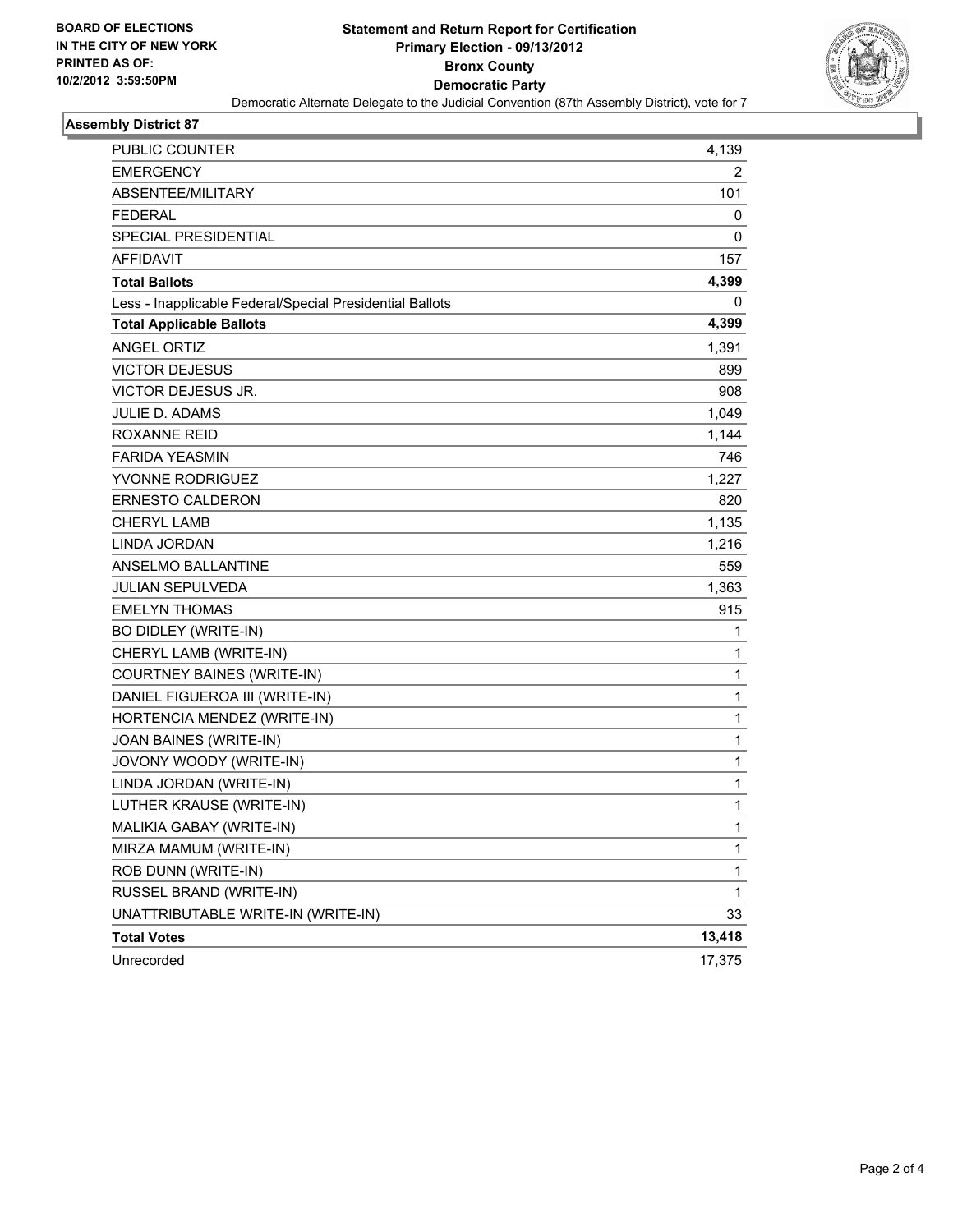#### **Statement and Return Report for Certification Primary Election - 09/13/2012 Bronx County Democratic Party** Democratic Alternate Delegate to the Judicial Convention (87th Assembly District), vote for 7



#### **Total for Democratic Alternate Delegate to the Judicial Convention (87th Assembly District) - Bronx County**

| PUBLIC COUNTER                                           | 4,139        |
|----------------------------------------------------------|--------------|
| <b>EMERGENCY</b>                                         | 2            |
| ABSENTEE/MILITARY                                        | 101          |
| <b>FEDERAL</b>                                           | 0            |
| SPECIAL PRESIDENTIAL                                     | 0            |
| <b>AFFIDAVIT</b>                                         | 157          |
| <b>Total Ballots</b>                                     | 4,399        |
| Less - Inapplicable Federal/Special Presidential Ballots | 0            |
| <b>Total Applicable Ballots</b>                          | 4,399        |
| ANGEL ORTIZ                                              | 1,391        |
| <b>VICTOR DEJESUS</b>                                    | 899          |
| <b>VICTOR DEJESUS JR.</b>                                | 908          |
| JULIE D. ADAMS                                           | 1,049        |
| ROXANNE REID                                             | 1,144        |
| <b>FARIDA YEASMIN</b>                                    | 746          |
| YVONNE RODRIGUEZ                                         | 1,227        |
| ERNESTO CALDERON                                         | 820          |
| <b>CHERYL LAMB</b>                                       | 1,135        |
| LINDA JORDAN                                             | 1,216        |
| ANSELMO BALLANTINE                                       | 559          |
| <b>JULIAN SEPULVEDA</b>                                  | 1,363        |
| <b>EMELYN THOMAS</b>                                     | 915          |
| BO DIDLEY (WRITE-IN)                                     | 1            |
| CHERYL LAMB (WRITE-IN)                                   | 1            |
| <b>COURTNEY BAINES (WRITE-IN)</b>                        | $\mathbf 1$  |
| DANIEL FIGUEROA III (WRITE-IN)                           | $\mathbf{1}$ |
| HORTENCIA MENDEZ (WRITE-IN)                              | $\mathbf 1$  |
| JOAN BAINES (WRITE-IN)                                   | $\mathbf 1$  |
| JOVONY WOODY (WRITE-IN)                                  | $\mathbf{1}$ |
| LINDA JORDAN (WRITE-IN)                                  | 1            |
| LUTHER KRAUSE (WRITE-IN)                                 | $\mathbf 1$  |
| MALIKIA GABAY (WRITE-IN)                                 | $\mathbf{1}$ |
| MIRZA MAMUM (WRITE-IN)                                   | 1            |
| ROB DUNN (WRITE-IN)                                      | $\mathbf 1$  |
| RUSSEL BRAND (WRITE-IN)                                  | $\mathbf{1}$ |
| UNATTRIBUTABLE WRITE-IN (WRITE-IN)                       | 33           |
| <b>Total Votes</b>                                       | 13,418       |
| Unrecorded                                               | 17,375       |